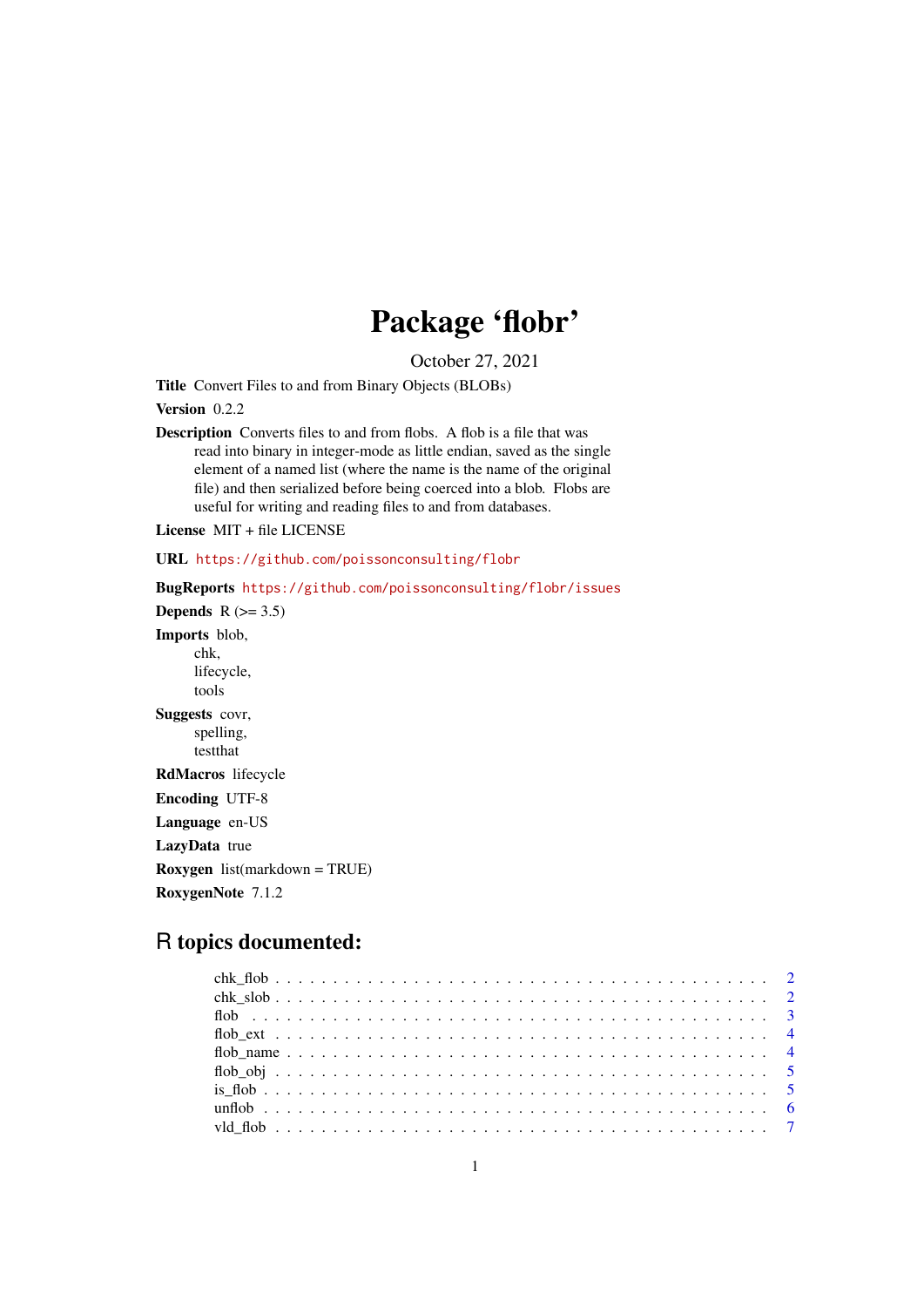#### <span id="page-1-0"></span>**Index** [8](#page-7-0) **8**

<span id="page-1-1"></span>

#### Description

Checks whether an object is a [flob\(\)](#page-2-1).

#### Usage

 $chk_flob(x, old = FALSE, x_name = NULL)$ 

#### Arguments

| x      | The object to check.                               |
|--------|----------------------------------------------------|
| old    | A flag indicating whether old flobs are permitted. |
| x_name | A string of the name of object x or NULL.          |

#### Value

NULL, invisibly. Called for the side effect of throwing an error if the condition is not met.

#### See Also

[flobr\(\)](#page-0-0) and [chk\\_flob\(\)](#page-1-1).

#### Examples

chk\_flob(flobr::flob\_obj)

<span id="page-1-2"></span>chk\_slob *Check slob*

#### Description

Checks whether an object is a slob (serialized blob).

#### Usage

 $chk_slob(x, x_name = NULL)$ 

#### Arguments

| x      | The object to check.                      |
|--------|-------------------------------------------|
| x_name | A string of the name of object x or NULL. |

#### Value

NULL, invisibly. Called for the side effect of throwing an error if the condition is not met.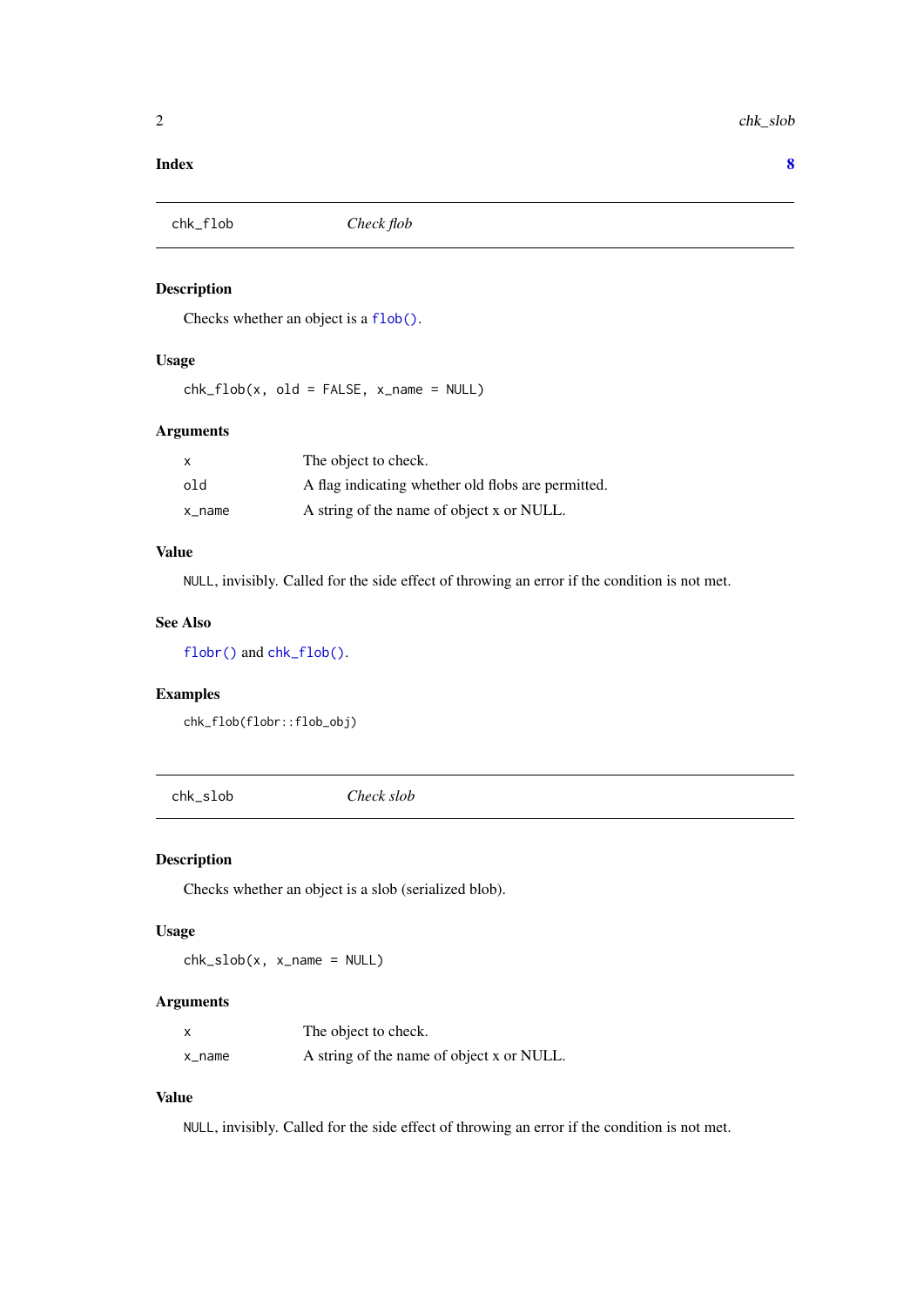#### <span id="page-2-0"></span> $flob$  3

#### See Also

[flobr\(\)](#page-0-0) and [chk\\_slob\(\)](#page-1-2).

#### Examples

```
chk_slob(flobr:::slob_obj)
```
<span id="page-2-1"></span>

flob *Flob File*

#### Description

Converts a file into a flob. Flobs are useful for saving files in databases.

#### Usage

flob(path, name = "")

#### Arguments

| path | A string of the path to the file.                                                   |
|------|-------------------------------------------------------------------------------------|
| name | A string of the name (without the extension) for the flob. If "" (the default) then |
|      | the original file name is used.                                                     |

#### Details

A flob is a file that was read into binary in integer-mode as little endian, saved as the single element of a named list (where the name is the extension of the original file) and then serialized before being coerced into a blob.

#### Value

A named flob of the file.

#### See Also

[flobr\(\)](#page-0-0)

#### Examples

```
path <- system.file("extdata", "flobr.pdf", package = "flobr")
flob <- flob(path)
flob
```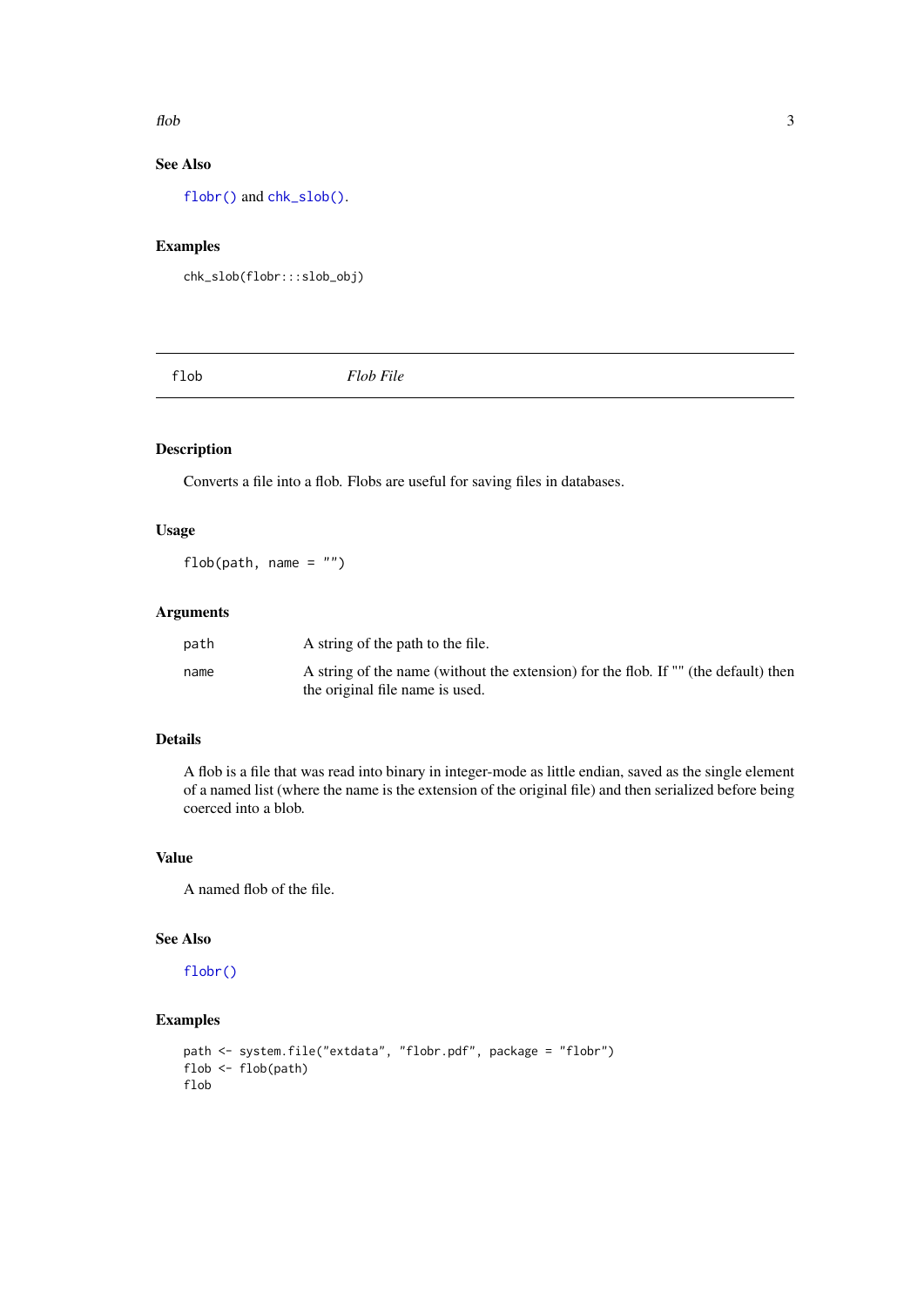<span id="page-3-2"></span><span id="page-3-0"></span>

#### Description

Flob Extension

#### Usage

flob\_ext(flob)

#### Arguments

flob A [flob\(\)](#page-2-1)

#### Value

A string of the extension of the original file.

#### See Also

[flobr\(\)](#page-0-0) and [flob\\_name\(\)](#page-3-1).

#### Examples

flob\_ext(flob\_obj)

<span id="page-3-1"></span>flob\_name *Flob Name*

#### Description

Gets a character vector of the name of the file (without the extension). If the flob does not have a file name it returns "file".

#### Usage

flob\_name(flob)

#### Arguments

flob A [flob\(\)](#page-2-1)

#### Value

A character vector of the name of the file (without the extension).

#### See Also

[flobr\(\)](#page-0-0) and [flob\\_ext\(\)](#page-3-2).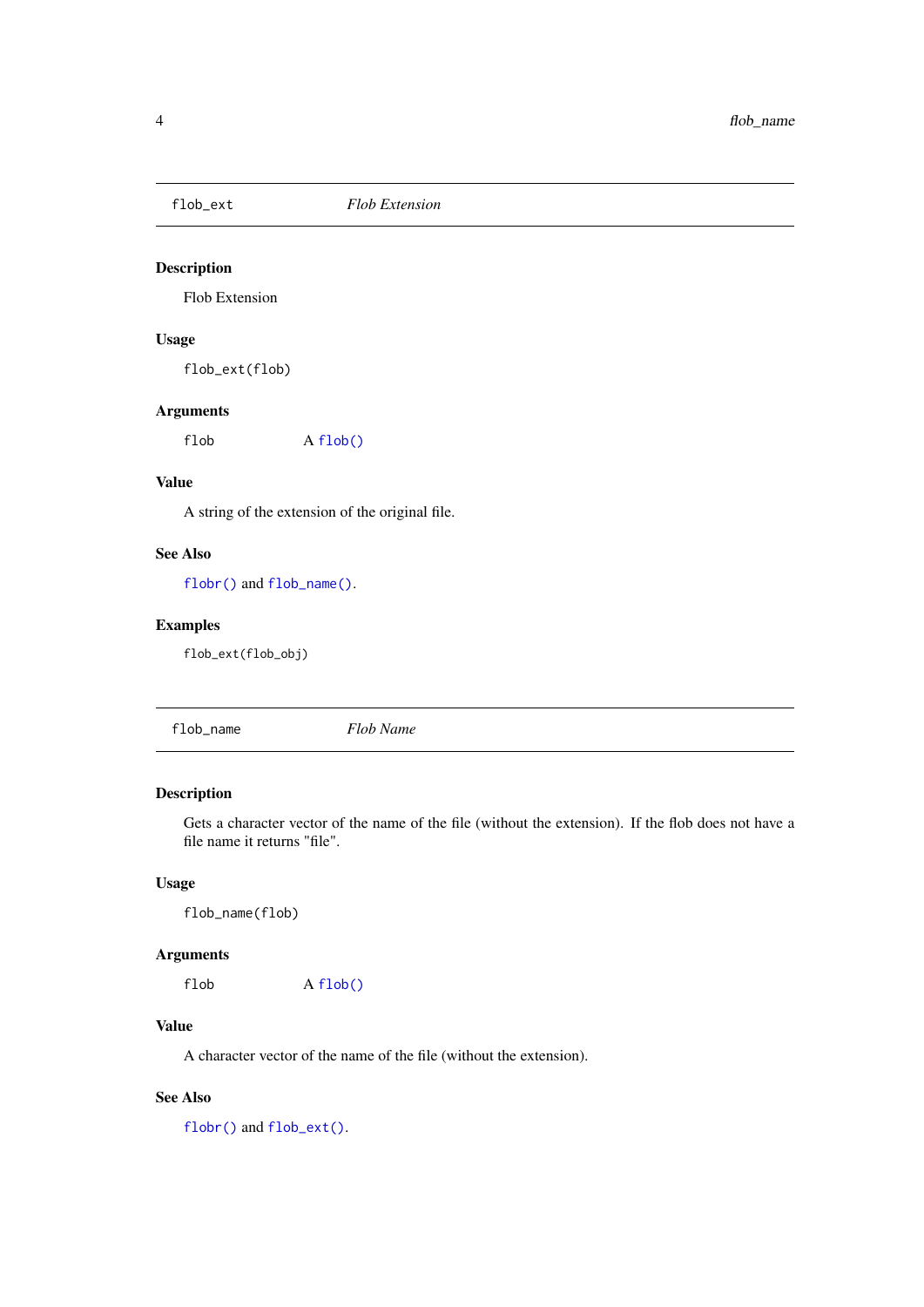#### <span id="page-4-0"></span>flob\_obj 5

#### Examples

flob\_name(flob\_obj)

```
flob_obj A flob Object
```
#### Description

A [flob\(\)](#page-2-1) of 'inst/extdata/flobr.pdf'.

#### Usage

flob\_obj

#### Format

An object of class flob (inherits from blob) of length 1.

#### Examples

flob\_obj

| is_flob | Is flob |  |  |
|---------|---------|--|--|
|---------|---------|--|--|

#### Description

Is flob

#### Usage

is\_flob(x)

#### Arguments

x An object to test

#### Value

A flag indicating whether x inherits from [flob\(\)](#page-2-1).

#### See Also

[flobr\(\)](#page-0-0)

#### Examples

is\_flob(flob\_obj)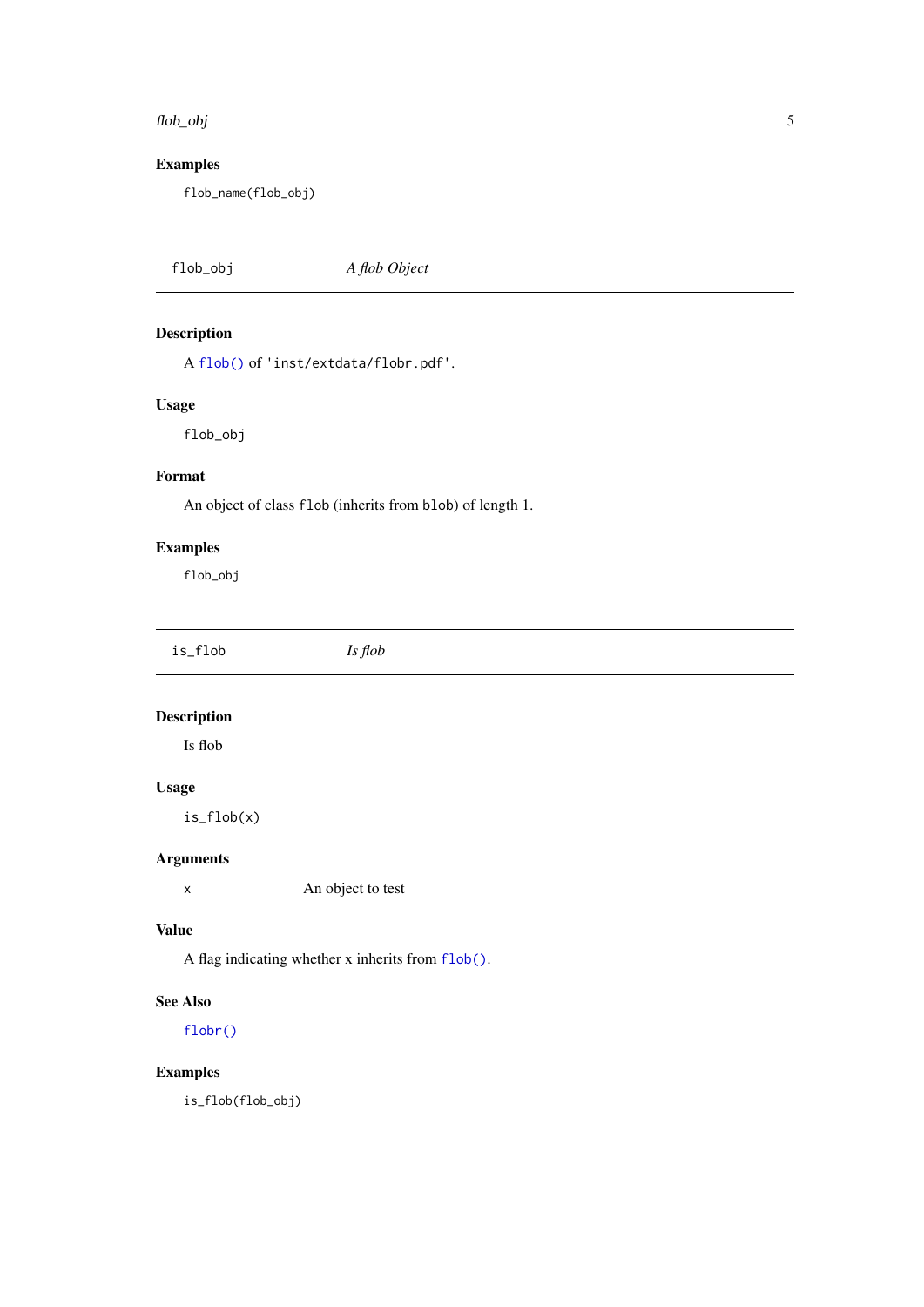<span id="page-5-0"></span>

#### Description

Converts a [flob\(\)](#page-2-1) back to its original file format.

#### Usage

unflob(flob, dir = ".", name = "", ext = "", slob = FALSE, check = TRUE)

#### Arguments

| flob  | The $flob()$ to save to file.                                                                                                                                                    |
|-------|----------------------------------------------------------------------------------------------------------------------------------------------------------------------------------|
| dir   | A string of the path to the directory to save the file in.                                                                                                                       |
| name  | A string of the name (without the extension) for the file. If "" (the default) then<br>the original file name is used.                                                           |
| ext   | A string of the extension for the file. If "" (the default) then the original extension<br>is used.                                                                              |
| slob  | A logical scalar specifying whether to process slobs (serialized blobs) instead<br>of flobs. If NA, either will be accepted, but slobs require that ext and name be<br>provided. |
| check | A flag indicating whether to run comprehensive checks on user input.                                                                                                             |

#### Details

If path ends with a file separator then the name and extension of the flob is added. If the flob is an older flob that was not saved with a name then it is named 'file'.

If path ends with a file name without an extension then the extension of the flob is automatically added. Alternatively if path also includes an extension then it must match the flob's extension.

#### Value

An invisible string of the path to the saved file.

#### Examples

```
unflob(flob_obj, tempdir())
```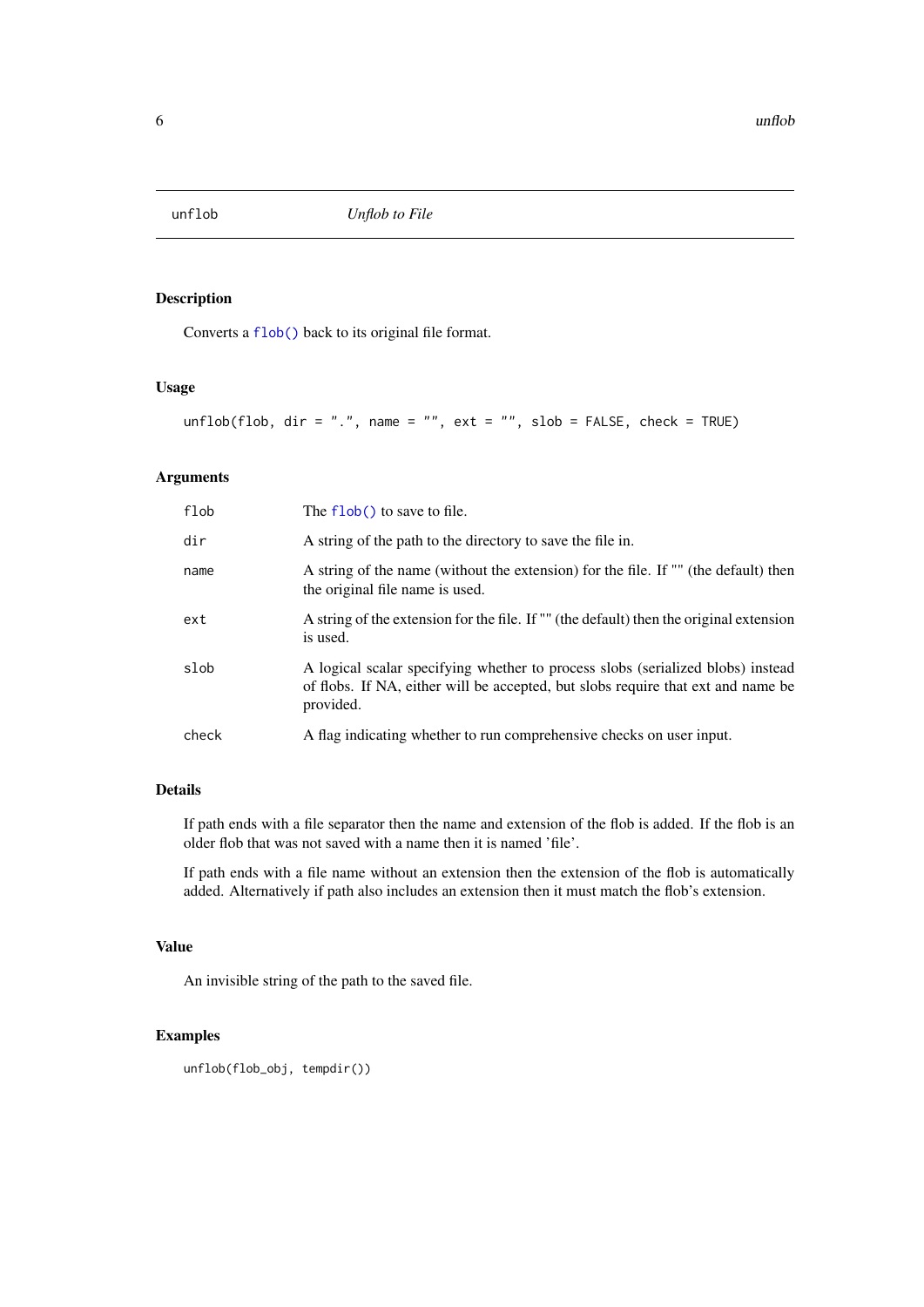<span id="page-6-0"></span>

#### Description

Validates a [flob\(\)](#page-2-1) object.

#### Usage

vld\_flob(x, old = FALSE)

#### Arguments

|     | The object to check.                               |
|-----|----------------------------------------------------|
| old | A flag indicating whether old flobs are permitted. |

#### Value

A flag indicating whether the object passed the test.

#### See Also

[chk\\_flob\(\)](#page-1-1)

#### Examples

vld\_flob(flobr::flob\_obj) vld\_flob(1)